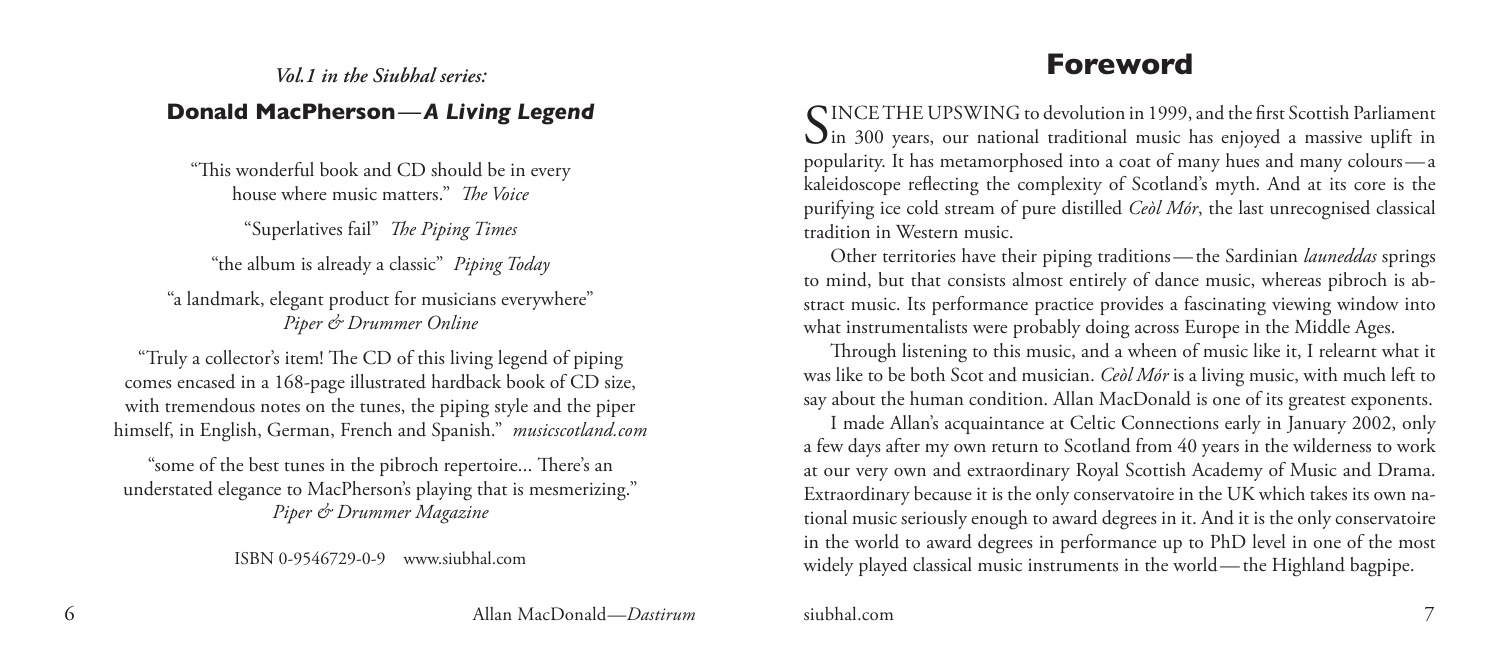

As someone who has always had an instantly emotional re sponse to the pipes, it has taken me a fair while to learn to ap preciate the intellectual rigour of *Ceòl Mór*, and the refined artistry of a player like Allan. Put simply, Allan is music, music is Allan. He is one of those rare beings for whom, with instrument in hand, anything is possible. This CD transported me to places I have never been before. If this is your introduction to *Ceòl Mór*, I wish I were you so that I could experi ence my journey all over again. This CD is your starting point for an amazing intellectual and emotional experience.

John Wallace RSAMD, Glasgow 4 March 2007

Allan MacDonald—*Dastirum* siubhal.com

## **Introduction**

*by Barnaby Brown*

*"This instrument produces what the Irish regard as the touchstone of fine musical sounds"*

Richard Stanihurst (*De Rebus in Hibernia Gestis* , 1584)

**PIBROCH** is like fine wine—it adds a touch of class to any occasion, attracts<br>myth and obsession, holds secrets to aficionados, and a small sip leaves a wonh is like fine wine —it adds a touch of class to any occasion, attracts derful feeling. In the sixteenth and seventeenth centuries, pibroch roused men's courage in battle, gathered clans when scattered, immortalized heroes, chieftains, and great events, and uplifted people's spirits when feasting, marching, rowing, or harvesting. Considered the highest form of piping (known in Gaelic as *ceòl mór,*  the 'big music'), pibroch carries a bouquet of superiority, dignity, mystery, and ro mance. It brings to life the late-medieval history of Ireland and Scotland and endows Highland culture with a majestic nobility. Yet, the bagpipe is linked in most people's minds, not with great music, but with the clichés of Scotland: kilts, massed bands, buskers, and "Scotland the Brave". The ceremonial music of the Gaelic chieftains, 1550-1 750, has kept a low profile.

Why is this? Opportunities to hear pibroch or have it explained to you are scarce, unless you are a Highland piper; or married to one. Its full glory is often concealed. Once discovered, however, its intricacies and delights continue unfolding for years.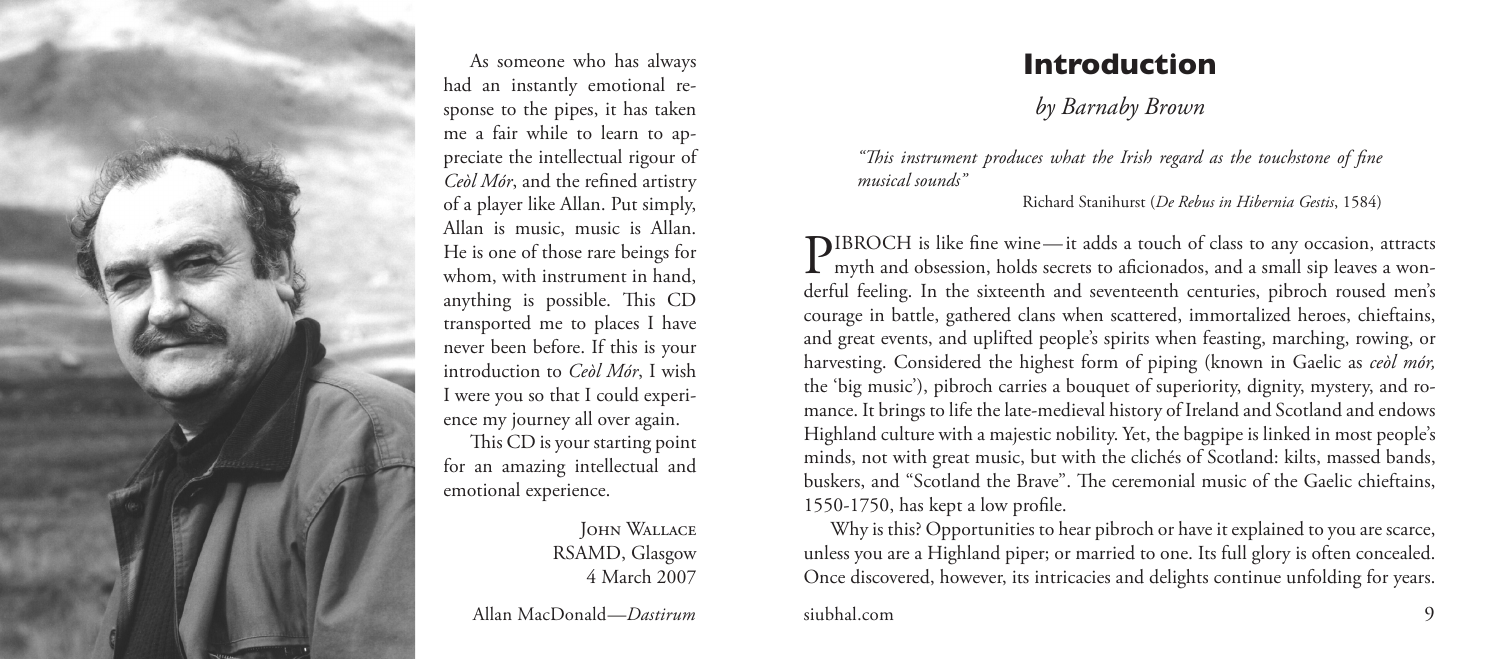Like Bach's fugues, structural depth accounts both for its perennial fascination and the failure by many players to appreciate or convey what is happening in the music. But these are not the only reasons it is underestimated or overlooked by the world at large. There are also deep prejudices, at least in the UK, and an intractable lack of confidence on the part of its artists, particularly those of Highland background. Often an object of ridicule, the bagpipe is not recognized as a serious musical instrument in many schools.

Competitions have dominated pibroch performance since 1781, and recitals were rare before the 1980s. The circuit of annual competitive events which now spans the globe has the positive effect of nurturing artistic companionship and technical excellence, but it has also bred cultural fundamentalism. Pibroch has been steadily institutionalized since the early nineteenth century, and the pursuit of an idealized version of the past has extinguished the variety which once clearly existed. Resistance to innovation has created new obstacles. At the premier pibroch events in 2006, the excessive periods of tuning (during which everyone talked) and appalling programming betrayed a performer culture indifferent to the audience. One heavy pibroch followed another from 9am to 5pm. No harper, singer, fiddler, professional storyteller, or even a light pibroch relieved the ear. No wonder the general public was absent.

The first serious attempt to tackle this problem was a recital organized by Patrick Molard in 1992. It was in Brest, repeated in Paris, with audiences that would put Scotland to shame. There wasn't a note of tuning on stage. 1500 people showed up in Brest, 900 in Paris, and there have been regular pibroch recitals and educational events in Brittany ever since. Allan MacDonald was one of the artists, and he repeated the no-tuning-on-stage idea at the Edinburgh International Festival in 1999. People still talk about that night as the best pibroch concert in modern times. Allan set another milestone at the 2004 Festival by involving other instruments and an actor, creating four chamber-music evenings that set pibroch in its historical and cultural context. This won a Herald Angel award for its imaginative and creative approach, broadening pibroch's appeal to a mainstream audience.

So why has pibroch not yet emerged from its cocoon? Yes, competition players have been desensitized to the needs of listeners and, yes, musicality has been stultified by the transfer of power from living player to printed score—or, more recently, archive recording. But the root of the problem lies deeper. An economic and cultural depression blighted Gaelic-speaking communities throughout the eighteenth and nineteenth centuries, exacerbated by brutal reprisals following the 1745 uprising. The structure of Gaelic society was systematically dismantled by a nervous Government; Gaelic-speaking leaders were executed, exiled, and replaced by those more attuned to 'British' norms; and this state-sponsored terrorism was followed by economic deprivation and population displacement on a massive scale. This has been well documented,<sup>1</sup> and we are still living with the resulting brain drain away from piping and collapse of cultural confidence associated with language loss.

The strength of piping today owes much to the College of Piping in Glasgow, founded in 1944, and the *Piping Times,* its monthly magazine since 1947. The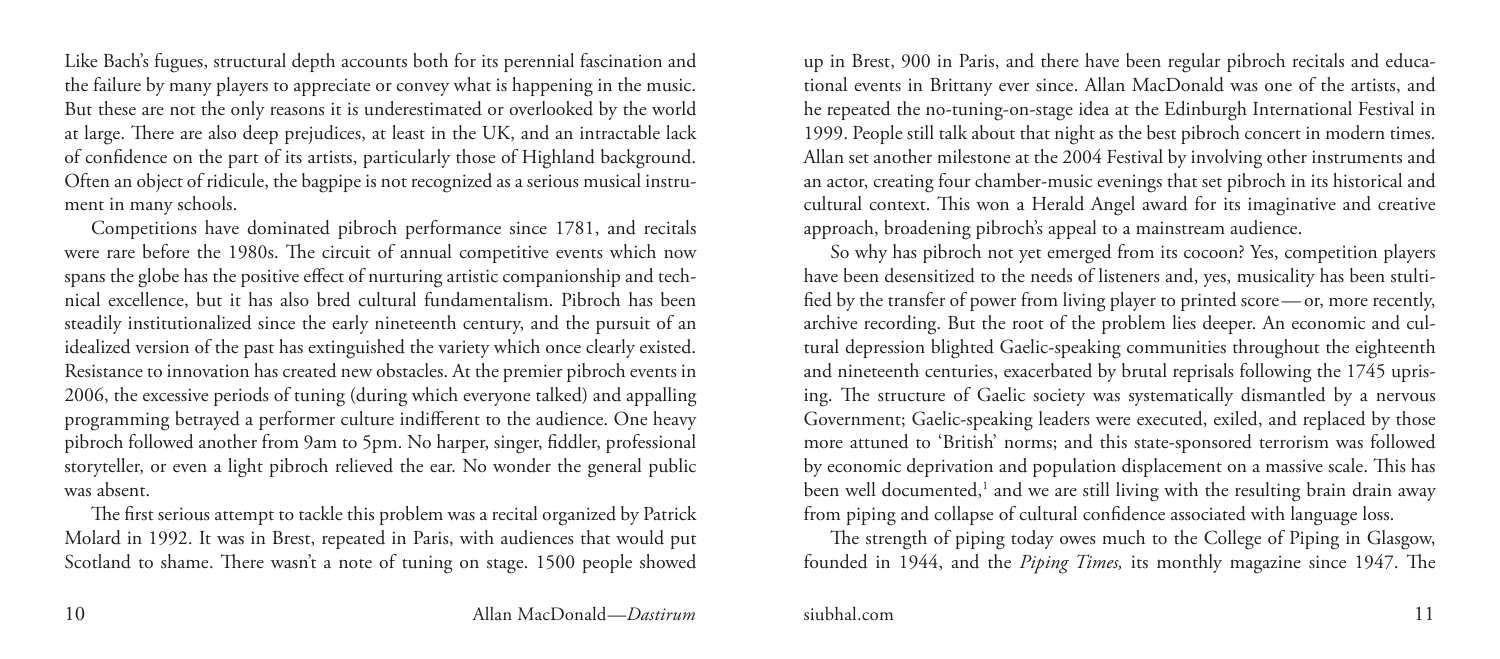Piobaireachd Society, founded in 1903, has also grappled with the editorial nightmare of publishing sources that are enigmatic, inconsistent, and which differ from the teaching received by oral transmission. One of the brightest developments in recent years has been the degree course launched in 1996 by the Royal Scottish Academy of Music and Drama, which has expanded in partnership with the National Piping Centre since 2000. Allan MacDonald was on the steering committee and is one of the principal tutors. An issue he constantly challenges is the lack of time or willingness on the part of competitors to risk something new, even when it has historical authority. It takes less time to go with the known, and the result for audiences is increasing boredom. As observed in the *Piping Times* editorial of July 2005, the interpretative convergence is stultifying: everyone sounds the same.

Considerable development is required before the conditions and prospects for aspiring pipers today are as attractive as they were in the seventeenth century. Estate papers record how students were sent to colleges on the isles of Skye or Mull by patrons who paid their board, clothing and tuition in full, with lifetime employment and high social prestige assured for at least 30 players at any one time: no chieftain was credible without a decent piper. Today, equivalent training inevitably means running into debt, and both social status and job security as a performer are a far cry from that enjoyed by pibroch's composers. Are we a more cultured society today than the pre-Industrial Gaels?

The most famous piping colleges were extinct by the 1770s, and a deterioration in training is evident in the earliest pibroch sources, none of which were produced by the teaching elite of the 1700s—the Rankins, MacArthurs, or MacCrimmons. In 1841, a distinguished judge recorded a conversation with Angus Cameron, identifying the cause of this collapse. Cameron had won the 1794 competition in Edinburgh at the age of eighteen. Like all pibroch artists born before the 1860s, his first language was Gaelic. The judge caricatured his Highland English:

*Though giving great praise to old rivals, and to young aspirants, he bemoaned the general decline of the art, for he said that there was not now one single "*real *piper —a man who made the pipe his business", in the whole of Appin. I suggested that it was probably owing to the want of county militia regiments, for the Highland colonels used to take their pipers with them. But he eschewed this, saying that we had plenty pipers long before the militia was heard of. I then suggested the want of training. "Ay! there's a deal in that, for it does tak edication! a deal o' edication". But then, why were they "no' edicated"? So he hit it on the very head, by saying it was the decline of chieftains, and their castles and gatherings. "Yes", said I, "few of them live at home now". "At hame! ou, they're a' deed! an' they're a' puir! an' they're a' English!"* <sup>2</sup>

By 1800, the gentry in the Highlands were exclusively English-educated. Pibroch became part of a booming new industry of Highland entertainments, more about *haute couture* and tartan, seeing and being seen, than about music or culture. The commercial success of these shows spawned the Highland games movement, which spread across Scotland from the 1860s onward, following the expansion of the rail network. But there were cries of cultural fraudulence. In 1884, Highlanders were urged to boycott the Argyllshire Gathering by the *Oban Times:*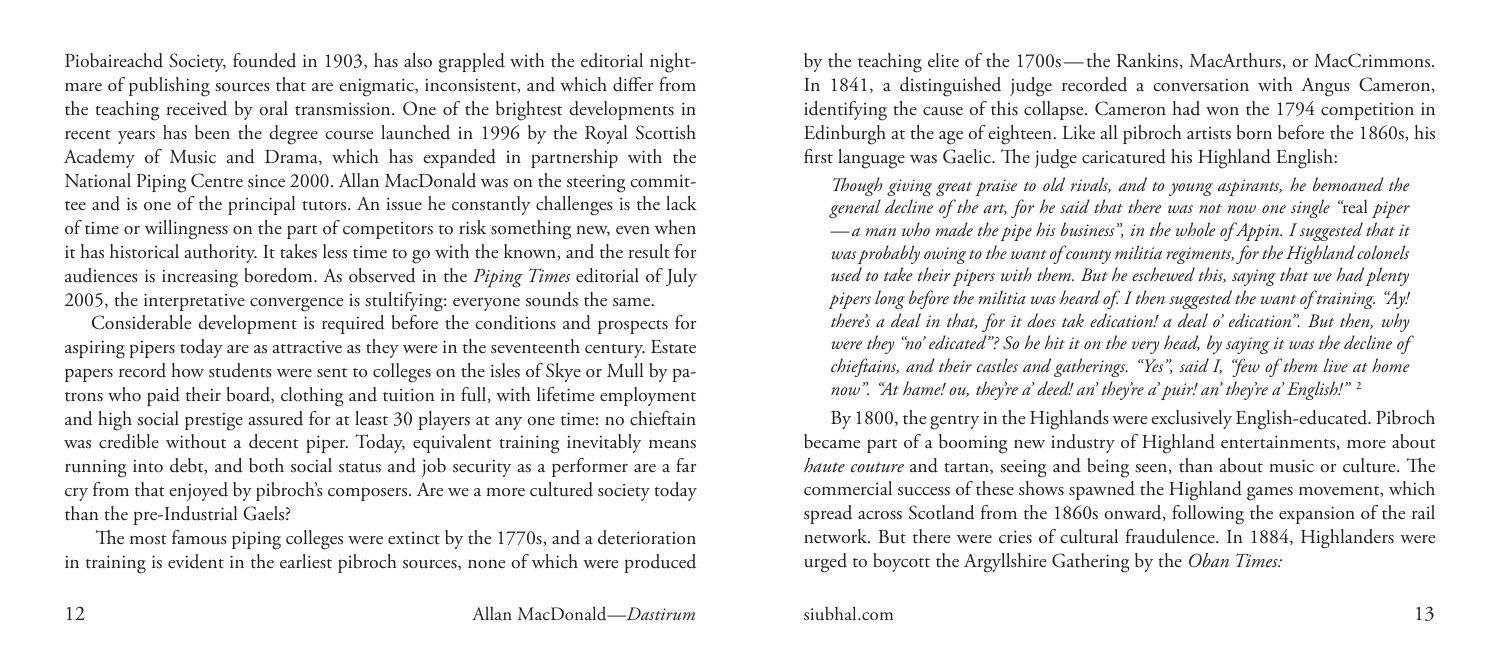*let them show by their absence from these shows that they have awakened to a sense of their position and will not any more be made puppets for the amusement of Cockney visitors, or to flatter the vanity of Highland lairds.* <sup>3</sup>

By 1890, the Northern Meeting was attracting 10,000 paying spectators. "The list of those present at the Balls… read like an international 'Who's Who'. Princes, Dukes, Ducs, Marquises, Earls, Counts, Comtes, Barons… eminent Indian grandees such as the Maharaja Holkar of Indore, Princess Sophia Duleep Singh, the Maharaja Gaekwar of Baronda." <sup>4</sup> The social climate was marked by deference and servility on the part of Gaelic-speaking pipers, and the conviction that *we* are civilized and *they* are not on the part of English-speaking gentry who were the employers, judges and arbiters of all that was acceptable in pibroch. Everything the gentry did reinforced their social superiority, and the extension of their sphere of control and influence into pibroch was, paradoxically, both the hand of death and the harbinger of the renaissance we are enjoying today.

What plunged pibroch into shadow is "bookish" judging: the transfer of authority from master player to printed page. In a comprehensive study of this process, William Donaldson writes:

*They clung to MacKay's book and considered departure from it, even in the smallest detail, as 'wrong'. Their formal education encouraged them to look for a fixed, original, authoritative score and they consistently failed to grasp that variety and fluidity were inherent qualities in traditional music, signs not of corruption and decay but of well-being and vitality.* <sup>5</sup>

John MacLennan (1843 -1923) witnessed the rise of this controlling impulse. He complained to the *Oban Times* in 1920:

*The piper may have a far better setting of the tune, but he dare not play it, and his own natural abilities are curbed; he must simply play note for note what is put before him; he is simply a tracer or a copyist, and is not allowed to become an artiste.* <sup>6</sup>

A culture of servile adherence or military conformity soon prevailed, with original dissenters dying off in the 1920s and subsequent challengers ostracized vindictively, particularly between the 1960s and 1980s. Fortunately, it is now recognized that there is far more to pibroch than what you hear at the competitions. Pipe Major Angus MacDonald (1938-1999) admitted, "I have learned more about pibroch since I stopped competing than I ever dreamed there was to learn".<sup>7</sup>

After rising to the top, conforming to the orthodox playing style, Allan MacDonald broke ranks. Since 1990, his refreshing, soulful interpretations have won the hearts of a much larger circle and helped to stimulate fresh thinking. In this he has several predecessors, but Allan's colossal musicianship and integrity have carried the swell of discontent gathering over the twentieth century to a watershed. He embodies a new era in pibroch, one in which scholarship and tradition are crossfertilizing each other with valuable results; above all, one where communication with the audience comes first. Comments like "You nearly took me off my seat!" from an elderly lady in Skye gave Allan greater satisfaction than any of his prizes.

What the piping world lacks more than anything else is a discerning audience of non-players—something the current event format will never achieve. At the